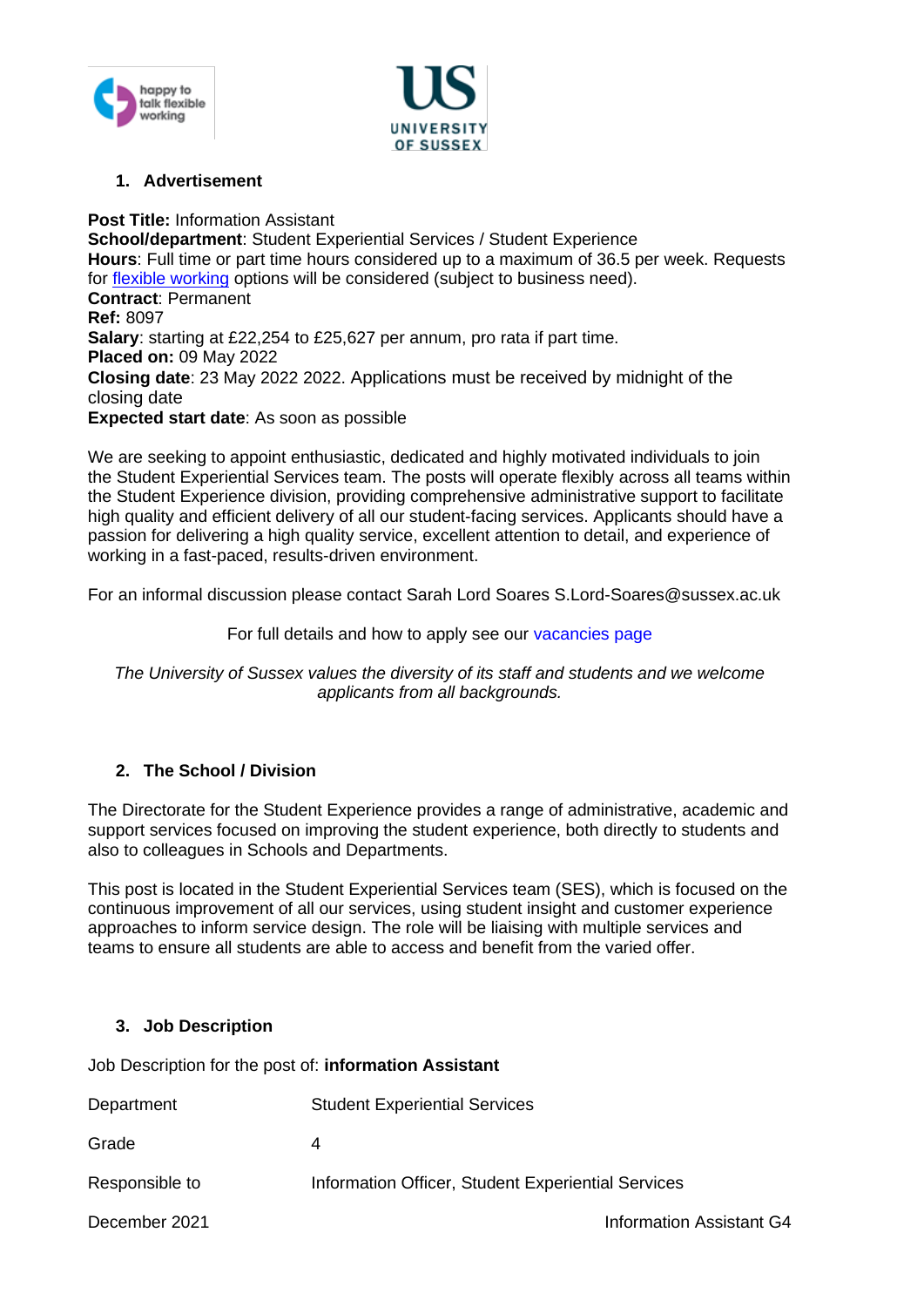Purpose of the post: To maintain DSE service information via a variety of digital channels and provide up to date, relevant information for users including students, employers and University staff.

# **Principal Accountabilities / Main tasks**

- 1. Responding to enquiries from users in person, by phone, email, online chat, CMS
- 2. Updating and maintaining digital publications, information and resources
- 3. Publicising and promoting services, opportunities and events through a variety of digital channels including the website and social media
- 4. Maintaining and updating careers and wider services information provided on the website, digital platforms and social media
- 5. Supporting web content management

# **Specific Duties**

- **1. Responding to enquiries from users – in person, by phone, email, online chat, CMS**
- 1.1 Providing a high level of service and an informed response to all enquirers students, graduates, postgraduates, employers by web chat, Zoom, Skype
- 1.2 Assisting enquirers; demonstrating the resources available on the website and other platforms, referring enquirers to appropriate resources
- 1.3 Referring and triaging e-guidance queries to relevant colleagues and other services as appropriate
- 1.4 As part of the wider SES team, dealing with enquiries services answering/allocating questions to appropriate colleagues.
- 1.5 Organising essential equipment eg. webcam and headsets for Skype interviews – setting up rooms for students and supporting them with preparation for interviews or conversations with internal / external partners.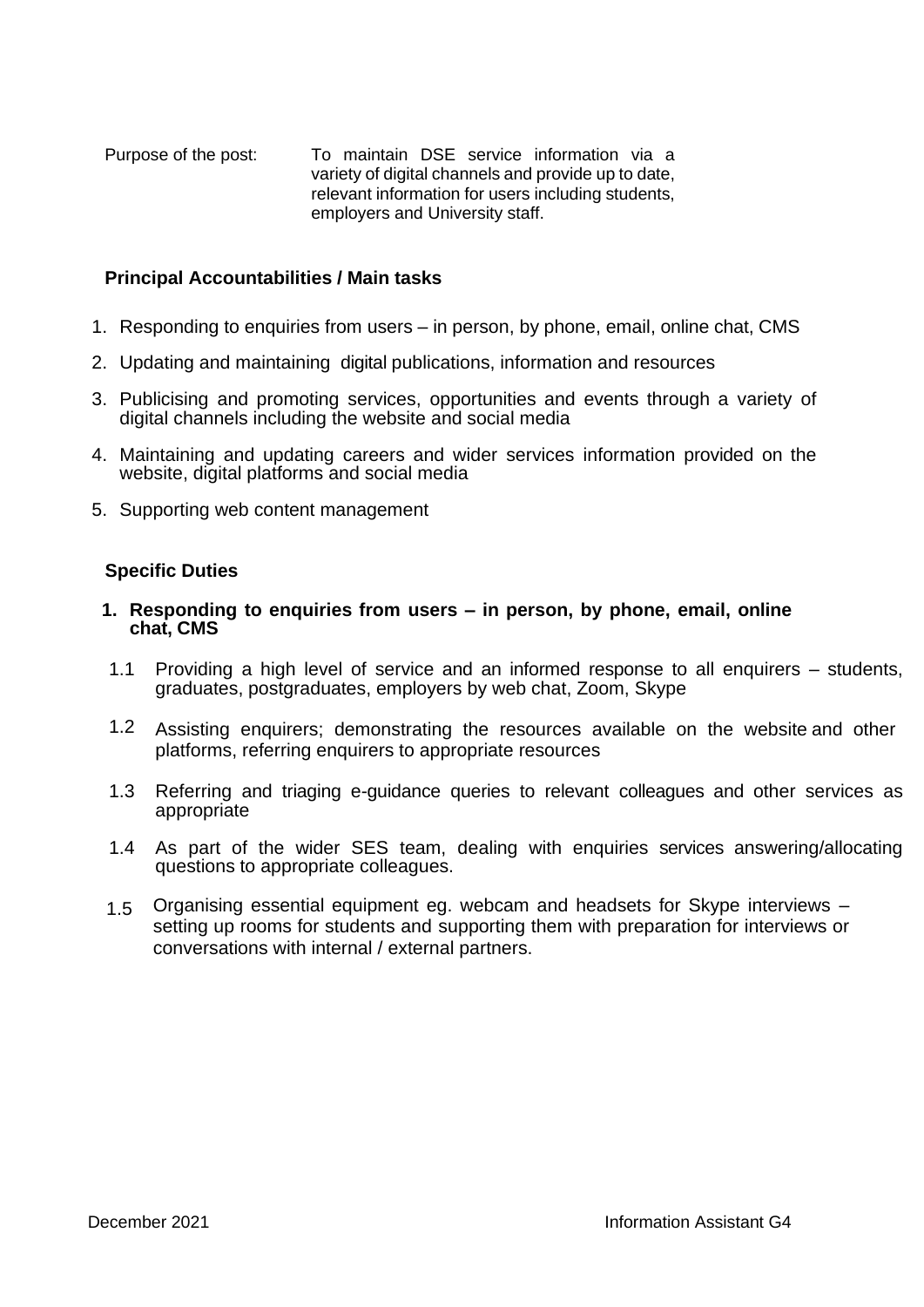# **2. Updating and maintaining digital publications, information and resources**

- 2.1 Checking that web addresses and all digital resources are up to date
- 2.2 Working closely with DSE colleagues and designers to ensure that new materials are written to deadline and word count
- 2.3 Copy-editing and proofreading information supplied by DSE colleagues ensuring consistency and house style
- 2.4 Liaising with the designer about layout and branding for DSE services resources
- 2.5 With the Information Officer, ensure information is up-to-date and accessible

# **3. Publicising and promoting services, opportunities and events through a variety of digital channels including the website and social media**

- 3.1 Promoting DSE services, news and events using a variety of digital methods
- 3.2 Using social media in to promote CEE, vacancies, and external news and events so that students are aware of opportunities they can access from a range of services
- 3.3 Compiling and editing articles and jobs/events listings for Flint. Liaising with Flint editor about submissions and deadlines

### **4. Maintaining and updating careers and wider services information provided on the website, digital platforms and social media**

- 4.1 Maintaining and updating web links on the website and Lib Guides in collaboration with theInformation Officer
- 4.2 Reviewing and giving input into online resources for updates eg. Lib Guides, website functionality, resources in collaboration with the Information Officer
- 4.3 Creating web resources and writing/adapting content via the WCM, using basic HTML, working to house style and university brand in collaboration with the Information **Officer**
- 4.4 Researching and writing new content for information pages on website, including sector guides in collaboration with the Information Officer
- 4.5 Researching new mediums for information provision in collaboration with the Information **Officer**

# **5. Supporting web content management**

5.1 Supporting the Information Officer in embedding co-curricular work including supporting Canvas content building.

This Job Description sets out current duties of the post that may vary from time to time without changing the general character of the post or the level of responsibility entailed.

Additional duties may be required that are in line with the grading of this post. Occasional evening and weekend work will be required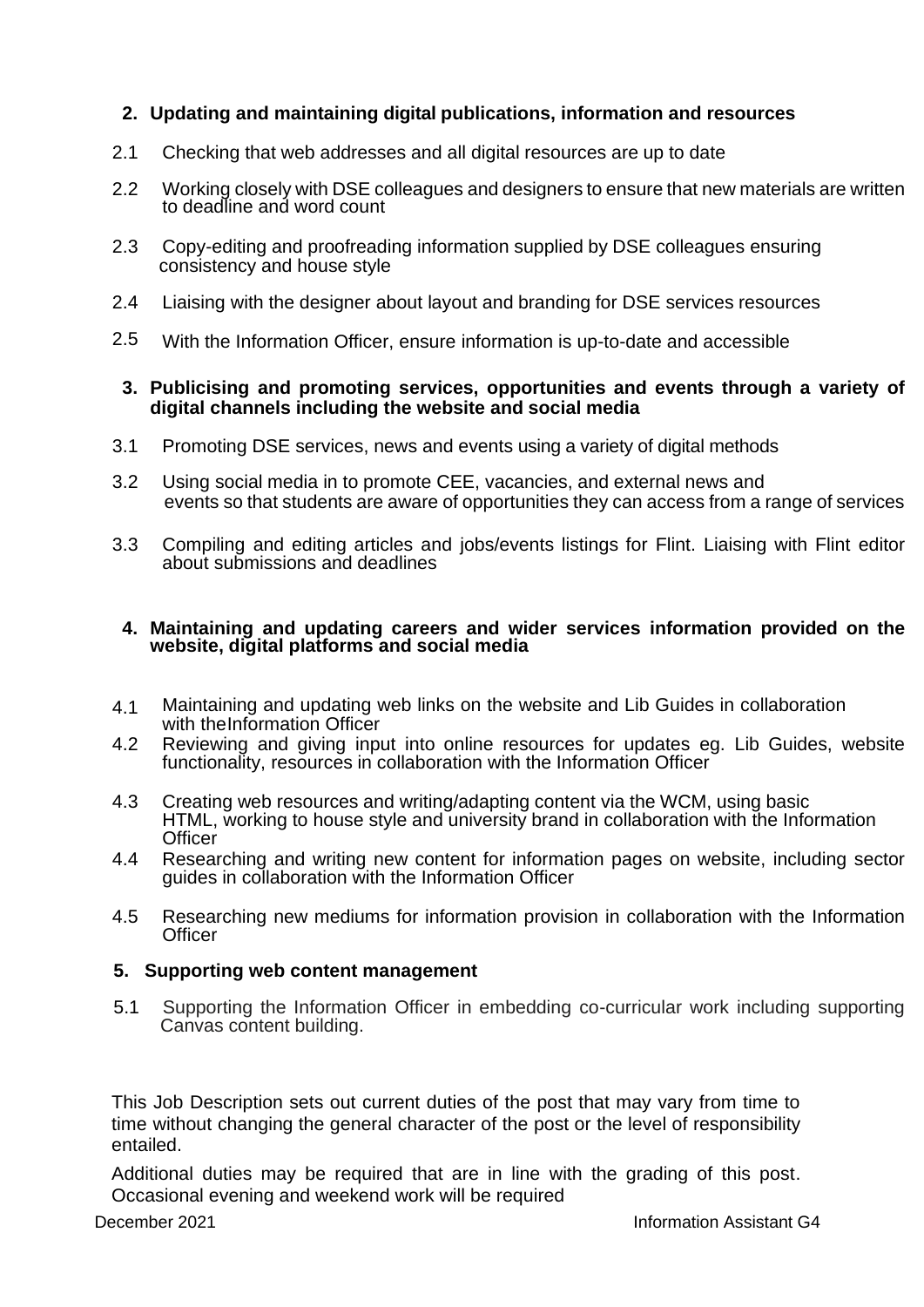# **Person Specification**

# SKILLS / ABILITIES

|                                                                                         | <b>Essential</b> | Desirable |
|-----------------------------------------------------------------------------------------|------------------|-----------|
| Ability to communicate clearly and accurately in<br>writingand with attention to detail | X                |           |
| Ability to communicate orally with a wide                                               | $\mathsf{x}$     |           |
| range of people including students, University                                          |                  |           |
| staff and employers – good telephone manner                                             |                  |           |
| essential                                                                               |                  |           |
| Ability to deliver a high standard of customer                                          | X                |           |
| service tostudent users and visitors                                                    |                  |           |
| Interpersonal skills and ability to put others at ease,                                 | $\mathbf{x}$     |           |
| elicit information, understand their needs and                                          |                  |           |
| show them the most appropriate source of                                                |                  |           |
| information                                                                             |                  |           |
| Ability to work as a member of the team, accurately                                     | $\mathbf{x}$     |           |
| under pressure and to deadlines with strong                                             |                  |           |
| organisational skills and ability to<br>balance                                         |                  |           |
| competing                                                                               |                  |           |
| demands                                                                                 |                  |           |
| Ability to research relevant educational and                                            |                  | x         |
| graduate labour market information                                                      |                  |           |
| IT skills – self sufficient in using word                                               | X                |           |
| processing, databases, email, internet,                                                 |                  |           |
|                                                                                         |                  |           |
| Social media and social networking skills                                               | X                |           |
|                                                                                         |                  |           |

# KNOWLEDGE

| <b>INNUMELLUJL</b>                                          | <b>Essential</b> | <b>Desirable</b> |
|-------------------------------------------------------------|------------------|------------------|
| Customer service                                            | x                |                  |
| Equality and diversity awareness                            | X                |                  |
| Administrative and ICT/website updating and<br>social media | x                |                  |
| Basic knowledge of HTML, experience using WCM               | X                |                  |

### Experience

| Experience of administrative, information                                                                                                                   |  |
|-------------------------------------------------------------------------------------------------------------------------------------------------------------|--|
| customerservice or reception work                                                                                                                           |  |
| Working in education – higher education                                                                                                                     |  |
| Experience and understanding about what<br>constitutes high quality information provision<br>delivered in the<br>context of increasing web and social media |  |

# QUALIFICATIONS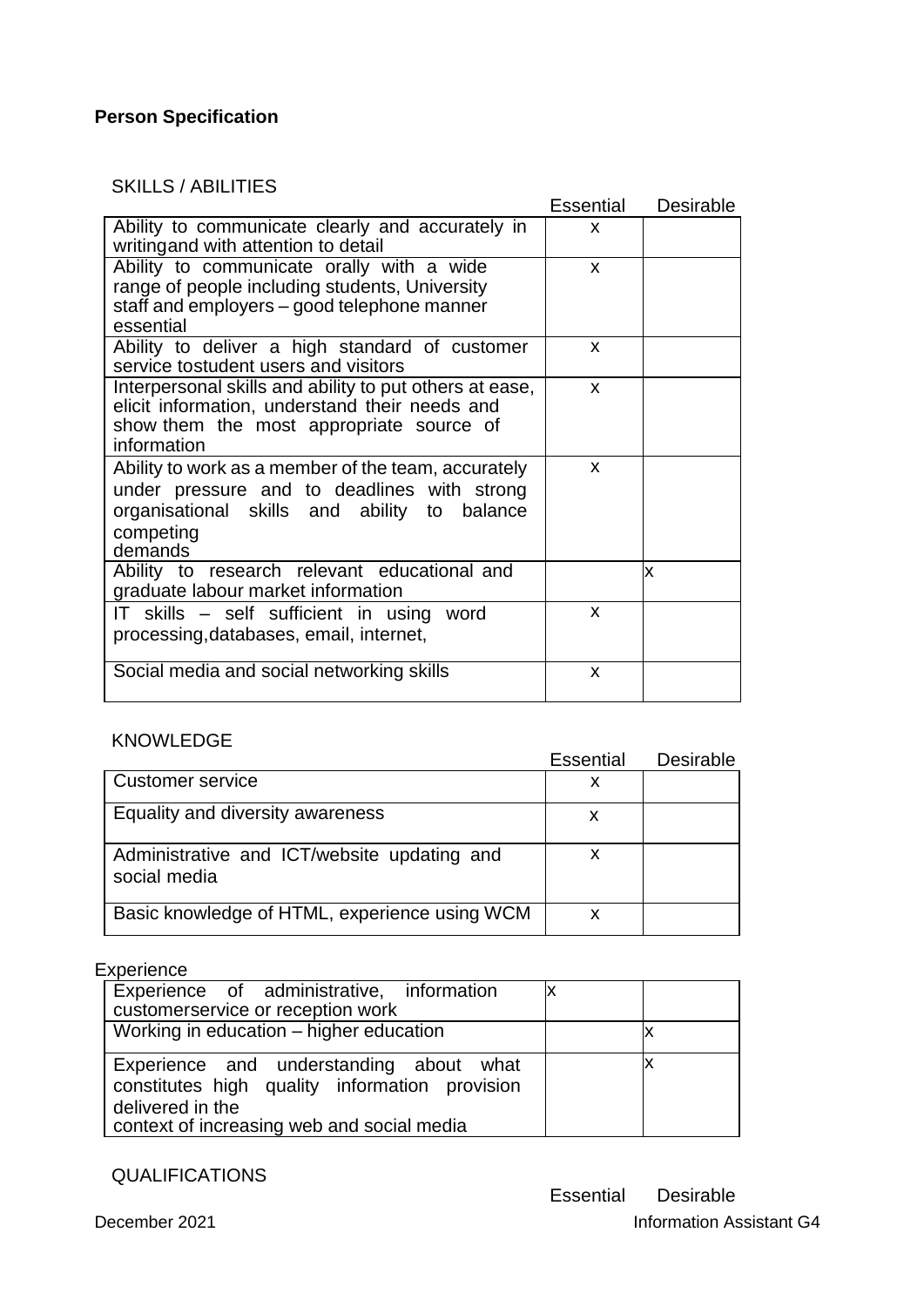| Degree or equivalent qualification |  |
|------------------------------------|--|

### PERSONAL ATTRIBUTES AND CIRCUMSTANCES

|                                                   | <b>Essential</b> | Desirable |
|---------------------------------------------------|------------------|-----------|
| Flexibility, 'can do' attitude and willingness to | X                |           |
| work unsocial hours, e.g. evenings and            |                  |           |
| weekends on                                       |                  |           |
| occasions.                                        |                  |           |
| Committed to high standard of service to          |                  |           |
| students, employers and University staff          |                  |           |
| Demonstrable enthusiasm for CEC's aims            |                  |           |
|                                                   |                  |           |

# **7. Terms and Conditions of the Post**

#### **Facilities at the University**

The following wide range of facilities are located on the campus and are available to all staff:

 $\bullet$  A number of shops, as well as a regular market.  $\Box$  two banks  $\Box$  Post Office  $\Box$  restaurants and bars  $\Box$  dentist and chemist  $\Box$  launderette  $\Box$  borrowing facilities at the University Library  $\Box$  an extensive range of sports facilities (see [http://www.sussex.ac.uk/sport/\)](http://www.sussex.ac.uk/sport/))  $\Box$  frequent regular bus service  $\Box$  railway station  $\square$  serviced by cycle lanes from Brighton and Lewes.

The following paragraphs are a brief summary of relevant Conditions of Service for Clerical and Related Staff in the University. The full conditions are available at [http://www.sussex.ac.uk/humanresources/documents/e47.pdf.](http://www.sussex.ac.uk/humanresources/documents/e47.pdf)

### **1. Equalities**

The University of Sussex is committed to promoting equality and diversity, providing aninclusive and supportive environment for all. The University's policy on Equality and Diversity can be found on the Human Resources website.

# **2. Remuneration**

Salary scales are available at: [http://www.sussex.ac.uk/humanresources/documents/new\\_aug\\_10\\_salaries.pdf](http://www.sussex.ac.uk/humanresources/documents/new_aug_10_salaries.pdf)

The incremental date is 1st October, unless otherwise stated, members appointed to anew salary scale between 1 April and 30 September inclusive receive their first increment on 1 October of the following calendar year.

Income Tax and National Insurance contributions are deducted monthly from salariespaid on the last day of each month in arrears by bank credit transfer.

# **3. Probation**

All new appointments are made on a probationary period unless the